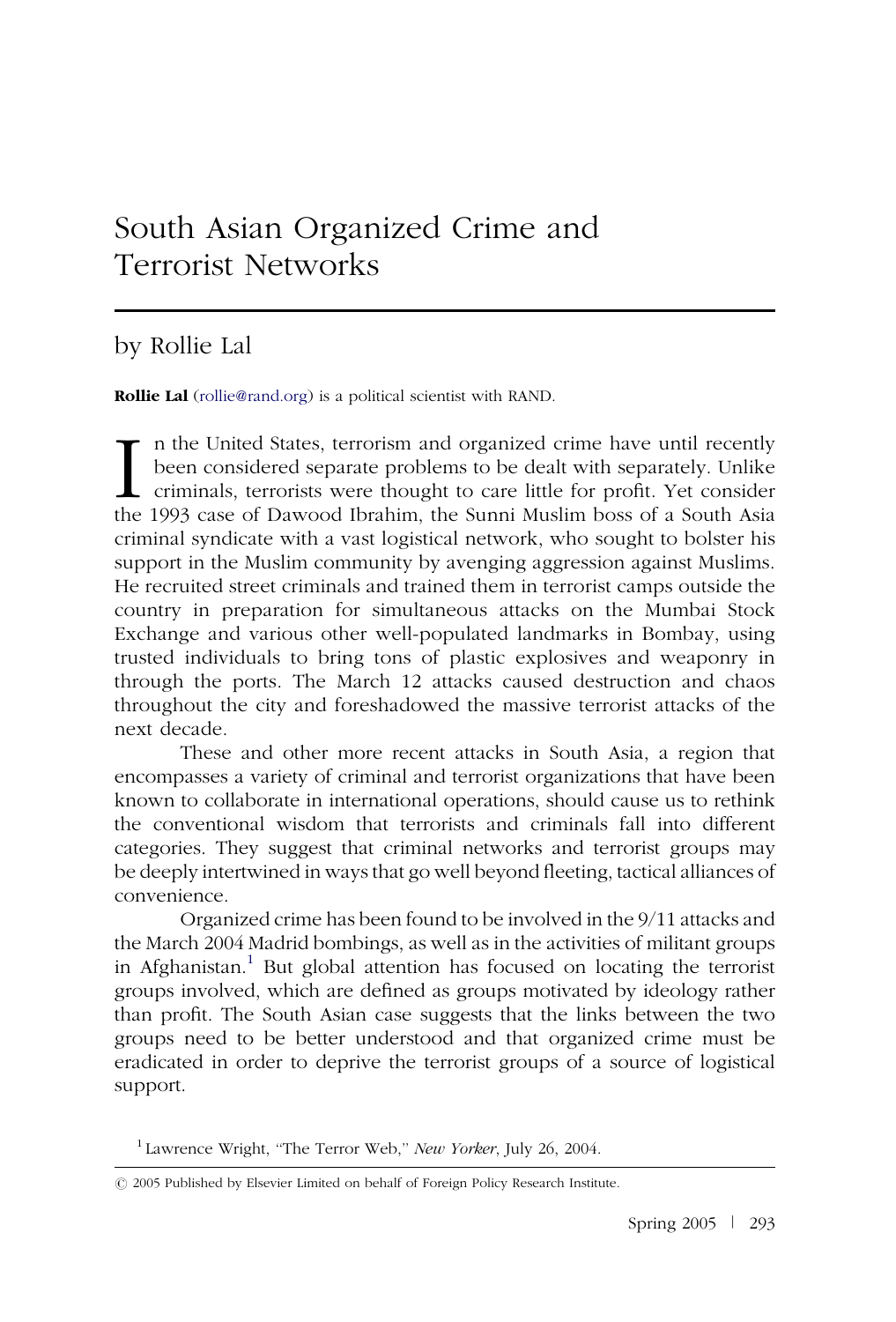# Criminals and Terrorists: A Multifaceted Relationship

The criminal and terrorist networks are connected on a variety of levels, from purely tactical to strategic, including logistical support in weapons procurement, shared routes, training, and ideological overlap. Cooperation between the two could lead to terrorists' procurement of nuclear weapons and other WMD. The recent disclosure of the role of criminal syndicates in the nuclear smuggling network of Pakistan's A. Q. Khan is testimony to that concern.2

The Mumbai bombings indicated that criminal groups benefit from decentralized operations. South Asian organized crime syndicates, like the terrorist groups, are transnational in character. As governments step up their efforts to intercept them, the groups seek refuge in Pakistan, the United Arab Emirates, and other countries—including Canada, Thailand, Malaysia, Singapore, Kenya, and Portugal—where their presence may be tolerated or go unnoticed. These highly dispersed groups have become operationally versatile, able to supply and attack a multitude of locations in little time.

Criminal organizations can become ideological over time. In South Asia, they seem to have acquired ideological or religious predispositions that motivate, not merely cover, their actions. And they have increasingly become involved in supporting terrorist activities.

Terrorist groups rely upon organized crime for the weaponry and munitions they require for terrorist attacks and insurgencies. To transport these goods, they use routes that have been carefully constructed by the criminal gangs, who in return seek from the terrorist groups training in the use of guns and explosives and safe passage (for a price) through militant territory. The two groups are further connected by the drug trade: both are financially dependent on narcotrafficking. In recent decades, Afghanistan has become the center of this type of cooperation. Pakistani and Afghan drug traffickers have played a key role in funding Islamic militancy in the region through the narcotics trade. Finally, terrorist groups and criminal networks both depend upon corrupt officials, to help them hide their activities from the government, and both prefer to operate in areas with weak law enforcement.<sup>3</sup>

The implications of the relationship between criminals and terrorists are particularly alarming in the area of WMD, where they can lead to dangerous nuclear transfers. There are thought to have already been nuclear transfers to North Korea, Libya, and Iran that could not have occurred without the assistance of illegal networks. The ease with which the transfers were accomplished is exceptionally chilling. A. Q. Khan used false papers and front

<sup>2</sup> William J. Broad and David E. Sanger, ''As Nuclear Secrets Emerge, More are Suspected,'' New York Times, Dec. 26, 2004.<br><sup>3</sup> Louise I. Shelley, "The Nexus of Organized International Criminals and Terrorism,"

International Annals of Criminology, vol. 1/2, 2002.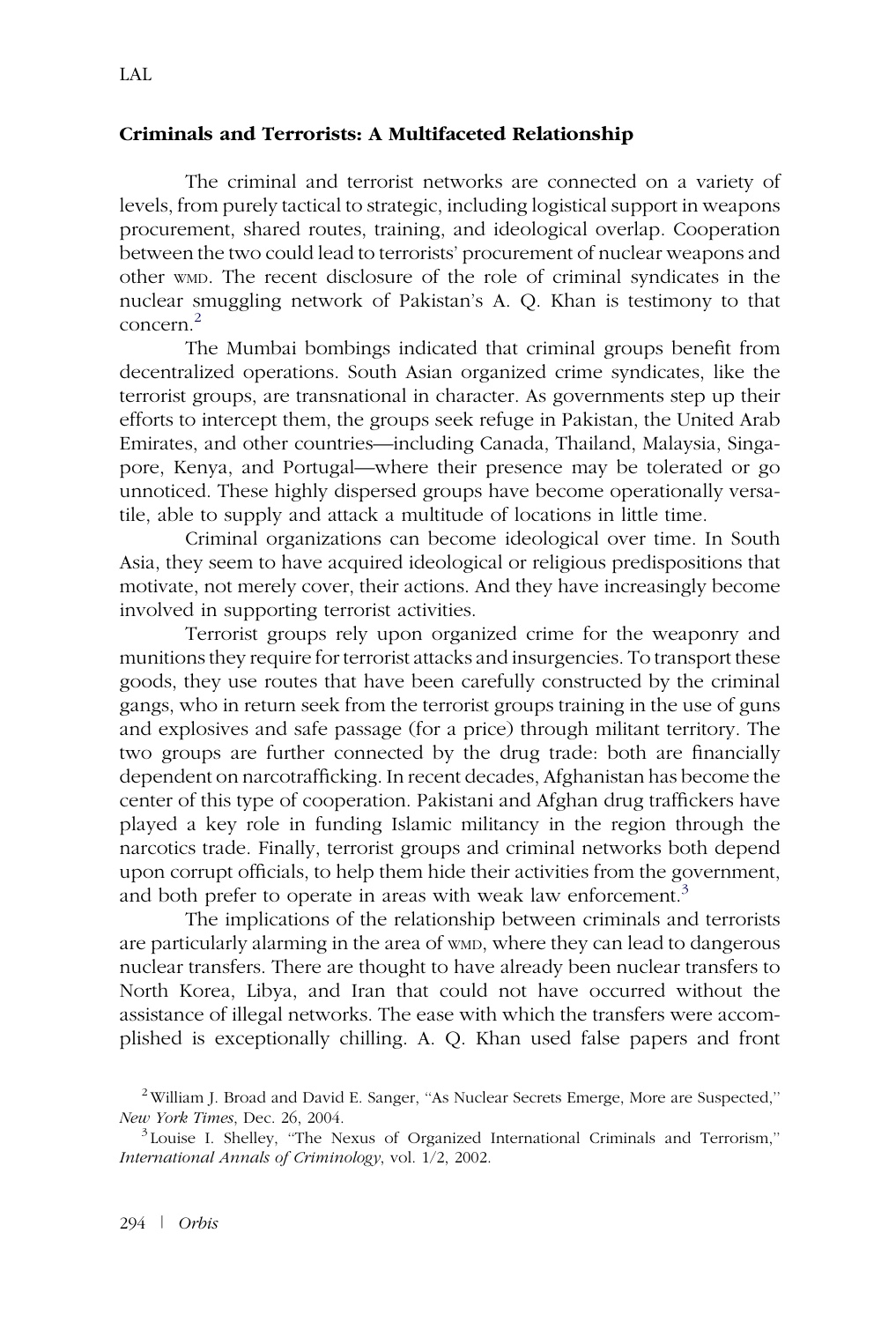companies in several countries to transfer nuclear technology to other countries, and he used government cargo planes to assist in deliveries to North Korea. Khan's middleman, B. S. A. Tahir, arranged for a Malaysian company to manufacture nuclear components for shipping to Libya and for Libyan technicians to be trained in the use of machines that were part of the nuclear program. Tahir also assisted Khan in the transfer of centrifuge units from Pakistan to Iran. Other individuals involved in the nuclear trafficking network include Peter Griffin, a British citizen who owned a front company in Dubai, and Urs Tinner of Switzerland, who supervised work on centrifuge components. The scale of A. Q. Khan's illegal nuclear network and sales to various states indicates that similar sales of nuclear technology to terrorist organizations could easily be undertaken.<sup>4</sup>

Even if states agree to international nonproliferation protocols, the existence of criminal networks engaged in nuclear trade could allow proliferation to continue. Without knowledge of where these networks operate and who is involved, interdiction becomes extremely difficult. Authorities may not even be able to identify the destination groups or countries for these illicit transfers. The South Asian case is particularly critical at this time, as it provides insights into this dangerous trend.

### Organized Crime in South Asia

The connections between organized crime and terrorism may extend beyond the region. Organized crime in South Asia covers a wide range of activities, including drug and weapons trafficking, prostitution, contract killings, extortion, kidnapping, money laundering, and hawala—a practice involving an underground network of financiers who receive funds in one country and arrange for an associate in another country to pay the recipient. These business arenas and the interests of terrorist groups provide intersections where the two can cooperate, all the more so because both groups often operate in areas where law enforcement is weak and it is easy to corrupt officials.

These criminal networks are particularly strong in large urban centers and commercial areas, such as Mumbai and Karachi. Information regarding organized crime operations is more abundant in India than in Pakistan, largely because of limited press coverage and research in Pakistan. Political sensitivities in Pakistan regarding the connections of the government to

<sup>4</sup> Raymond Bonner, ''Multinational Network Aided Pakistan's Nuclear Help to Libya,'' International Herald Tribune, Feb. 23, 2004; Seymour M. Hersh, ''The Deal: Why Is Washington Going Easy on Pakistan's Nuclear Black Marketers?''New Yorker, Mar. 8, 2004; Paul Watson and Mubashir Zaidi, ''Death of N. Korean Woman Offer Clues to Pakistani Nuclear Deals,'' Los Angeles Times, Mar. 1, 2004; Eileen Ng, ''Libyan Nuclear Workers Trained in Malaysia: Official,'' Agence France Presse, May 29, 2004.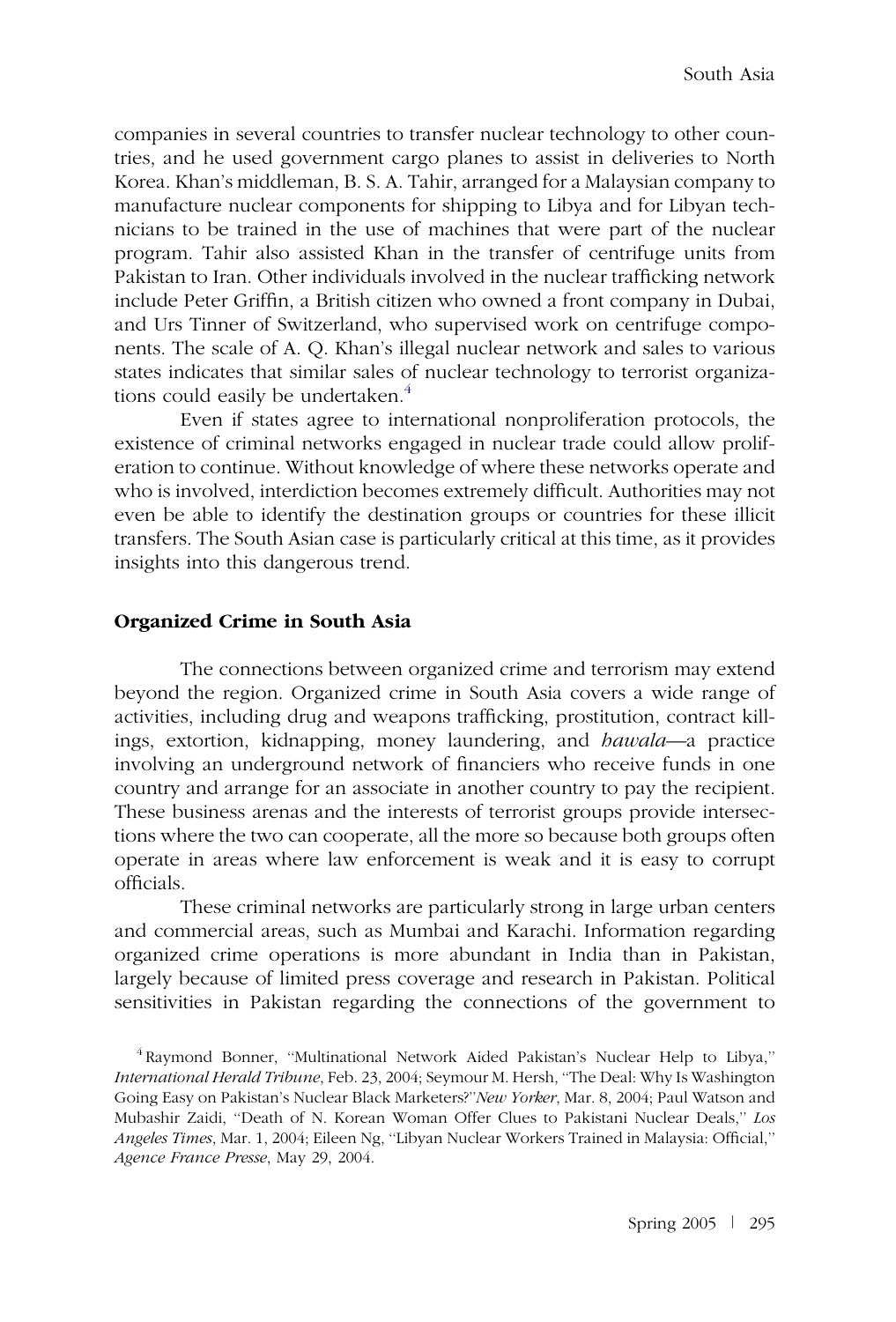organized crime and militant groups hinder research, and journalists are pressured to avoid approaching the topic. The Wall Street Journal's Daniel Pearl was kidnapped and killed in Karachi while researching the connections between Pakistan's militant groups and organized crime in 2002. Given the marked lack of data regarding crime in Pakistan, much of the data presented here reflects trends in Indian organized crime. However, as the groups overlap in their business interests, this data is reflective of trends across South Asia.<sup>5</sup>

Over the past decade, South Asia has suffered from numerous terrorist attacks coordinated by a combination of individuals from both terrorist and criminal groups. Organized crime was consistently involved in some aspect of the attacks. All three cases set forth below involved organized crime and terrorist groups working cooperatively, and all three highlight the methods and opportunities the two networks utilize. The case of Dawood Ibrahim and the 1993 Mumbai Bombings illustrates how a criminal leader used his extensive criminal networks and finances to launch one of the largest terrorist attacks in India history, having become radicalized in response to attacks on Muslims. The case of Aftab Ansari describes how a criminal involved in kidnapping assisted in financing the 9/11 attacks through his terror connections. The Purulia arms-drop case suggests that criminals do not need to be ideologically inclined to assist terrorist groups; cooperation is often purely a business relationship.

# Dawood Ibrahim and the 1993 Mumbai Bombings

The most powerful organized crime group in South Asia is currently the Dawood Gang, or D Company, led by Dawood Ibrahim. The Dawood Gang is one of South Asia's largest syndicates, with an estimated 4,000 to 5,000 members, over half of whom are from the Mumbai area. Dawood was designated a terrorist supporter by the United States in October 2003 for assisting Al Qaeda by letting it use his smuggling routes to escape from Afghanistan and for aiding terrorist organizations such as Pakistan's Lashkar-e-Taiba (Army of the Righteous). Dawood is Indian, but he is thought to reside in Pakistan and carry various Pakistani passports. The Indian government has requested his extradition, but the Pakistani government has denied that he is the country. The connections between his criminal networks and terrorist groups based in South Asia is a cause for international concern, as the latter's interests spread far beyond the region.<sup>6</sup>

<sup>&</sup>lt;sup>5</sup> Michael Hirsh, "Kidnapped Reporter Sought Underworld Contacts," Newsweek, Feb. 4, 2002; Husain Haqqani, ''Trying to Create a New Pakistan,'' New York Times, Feb. 13, 2002.

<sup>6</sup> Author interviews with Indian law enforcement officials, New Delhi and Mumbai, Dec. 2003; ''Dawood-Dossier,'' Press Trust of India, Oct. 17, 2003; Raj Chengappa with Sheela Raval and Anil Padmanabhan, ''War on Terror: Getting Dawood,'' India Today, Nov. 3, 2003 ''Dawood Not in Pak, Not Its National,'' Press Trust of India, Nov. 11, 2003; ''India Renews Demand for Dawood's Extradition," Times of India, Jan. 10, 2004.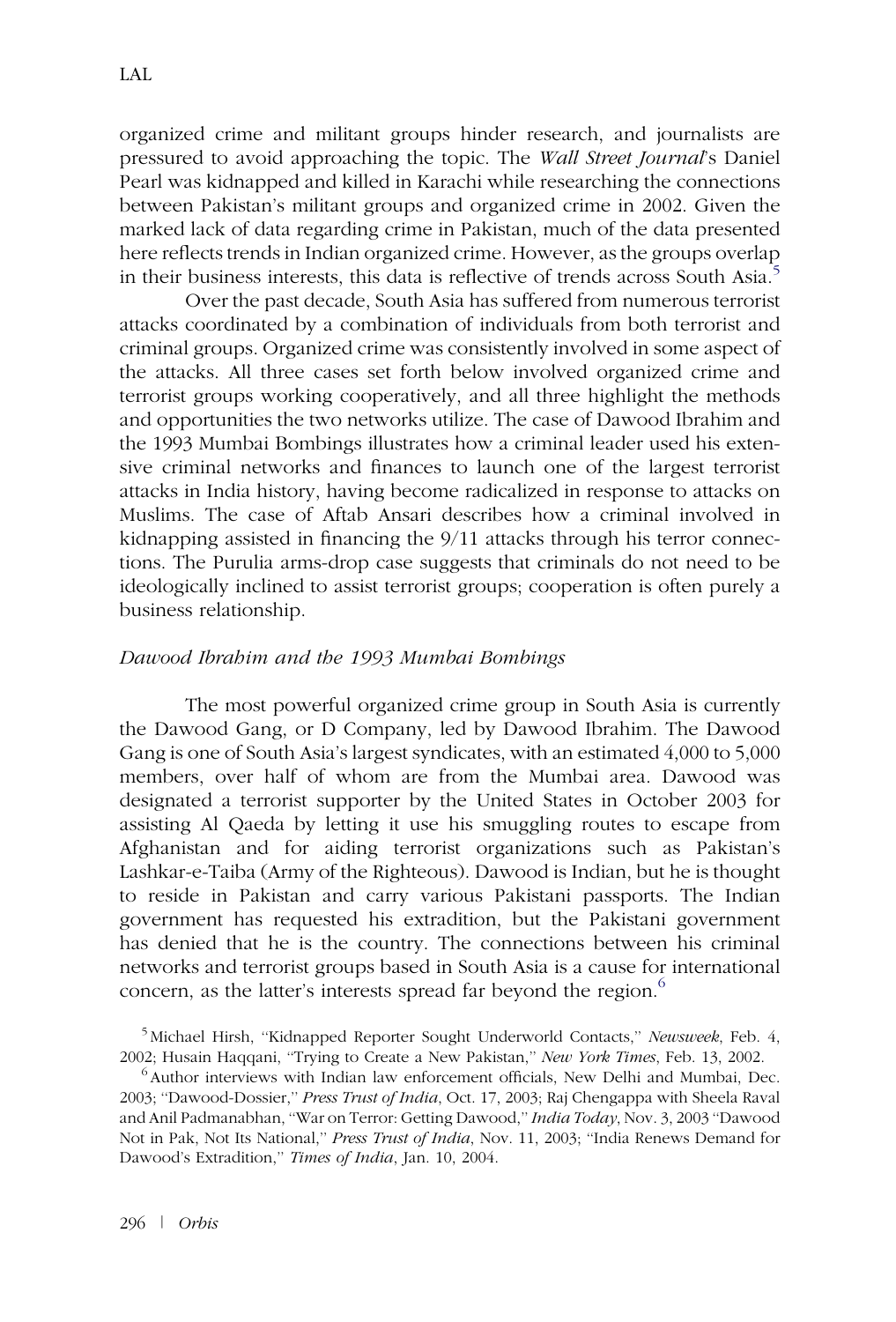Dawood developed his skills as a smuggler locally and was arrested several times in the 1970s. In time, his gang incorporated and eliminated other local gangs and leaders, increasing Dawood's influence and wealth. In 1984, Dawood escaped to Dubai while on bail for murder; other members of his gang followed. In recent years, although Dawood moved to Karachi, Dubai has remained a major base of operations for his gang, among other syndicates. Nepal has also provided a critical access link for the syndicates.

During the 1970s and 1980s, Dawood appeared to be relatively secular in his business interests, motivated mainly by profit. (Born poor, he and his family are now worth an estimated \$430 million.) His group included large numbers of Hindu and Muslim gangsters. However, in 1992, tensions escalated between India's Hindus and Muslims and ultimately stirred religious divisions in the criminal underworld. Hindu nationalists destroyed the Babri Masjid, a historic mosque in the northern Indian state of Uttar Pradesh, on December 6, 1992. In the subsequent riots, hundreds of people died, though Muslims were most frequently targeted. Dawood responded by engineering a series of bomb blasts throughout Mumbai (avoiding predominantly Muslim areas), which were carried out on March 12, 1993. The targets included the Bombay Stock Exchange, the Air India building, the Shiv Sena (Hindu nationalist group) headquarters, the gold market, and the Plaza Cinema. His involvement was a surprise to law enforcement, as organized crime had not been directly involved in major terrorist attacks in the past.

The bombings implicated several organized crime figures and their networks. In preparation for the attacks, Dawood and Tiger Memon (Ibrahim Mushtaq Abdul Razak Memon) recruited operatives for weapons training in the hinterlands of Pakistan. The operatives were sent first to Dubai, then on to Pakistan with new identities and false passports. The authorities in Dubai supplied the recruits with transit visas. Upon arrival in Pakistan, the recruits trained in the use of the AK-56, hand grenades, rocket launchers, and  $\text{RDX}^7$  Shipments of the weaponry to be used in the attacks came in through ports near Bombay, assisted by corrupt officials. In the investigations following the attacks, 1,034 kg of RDX were seized by Bombay police in a warehouse and another 2,380 kg in a nearby creek, in addition to 459 grenades subsequently found to be manufactured in Pakistan and 63  $AK-56$  rifles.<sup>8</sup> Collusion between terrorists and criminals was only possible as a result of cooperation by Pakistani officials and the corruption of various Indian agencies.

The Mumbai blasts killed 257 people and splintered the Dawood Gang. Various members of the syndicate condemned the blasts, including a

 $\sigma$  Cyclotrimethylenetrinitramine, a white crystalline solid used in mixtures with other explosives, oils, or waxes. For more on the March 12 bombings, see S. Hussain Zaidi, Black Friday: The True Story of the Bombay Bomb Blasts (New Delhi: Penguin Books, 2002). <sup>8</sup> Indian Central Bureau of Investigation Data; Zaidi.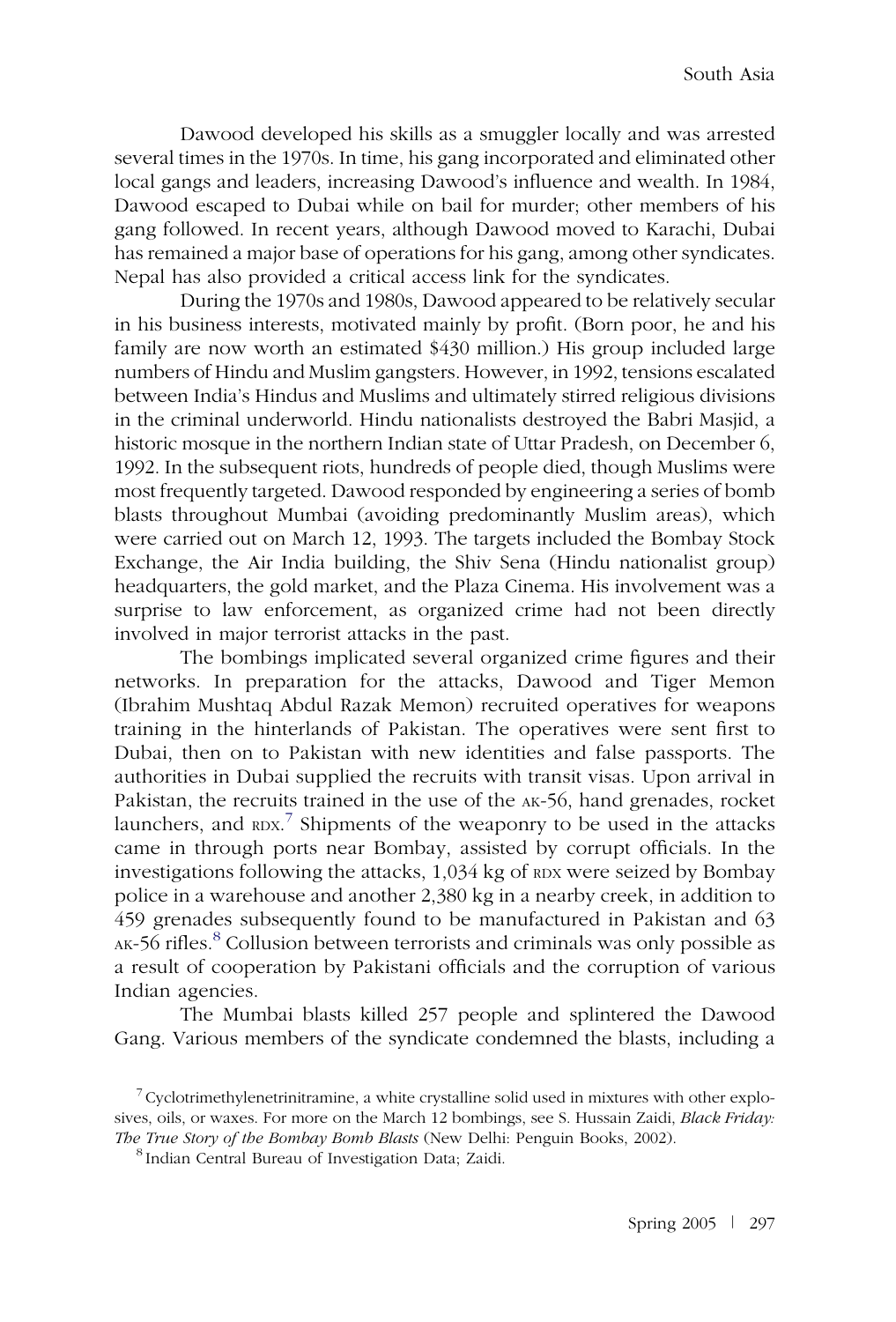Hindu criminal known as Chhota Rajan, who then formed an opposition group of former gang members. Although Dawood still has the support of many Hindu gangsters, the 1993 bombings altered the nature of his support base and solidified his status as a protector of Muslim interests.

Since he began receiving renewed attention after 9/11, Dawood is speculated to have moved some of his operations from the UAE to Saudi Arabia, which he has visited numerous times in recent years. The UAE's increased cooperation in turning over criminals and terrorists to both India, with which it signed an extradition treaty in 2003, and the United States has made Dubai a less attractive base for Dawood's operations.

The Dawood Gang's ability to launch attacks on Mumbai that used tons of explosives and massive amounts of firepower indicates that organized crime in South Asia is extremely capable of supporting terrorist ends. Furthermore, criminal groups may possess—or acquire, in this case as retribution—ideological as well as business reasons for supporting terrorist activities.

### Case II: Aftab Ansari

A well-known kidnapper and weapons smuggler, Aftab Ansari provides an example of criminals' providing financial assistance to terrorist undertakings. Based in Dubai, Ansari began as a criminal but developed links to terrorist financier Sayed Omar Sheikh when they were in prison together in the 1990s. Sheikh had been known for kidnapping Britons and Americans in order to obtain the release of Islamic militants held by India. In 1999, Ansari was released from prison and left for Pakistan, where he was issued a Pakistani passport. The same year, both Sheikh and Maulana Masood Azhar, leader of the Pakistan-based terrorist group Jaish-e-Mohammed (Army of Mohammed), were released in exchange for hostages from the Indian Airlines flight that was hijacked to Afghanistan. Ansari and Sheikh came to an agreement that Ansari would provide recruits for training in Jaish-e-Mohammed and Lashkar-e-Taiba training camps in Pakistan, while Sheikh would make his terrorist networks available to assist Ansari's criminal activities.<sup>9</sup>

In August 2001, Ansari kidnapped an Indian shoe manufacturer, Partha Roy Burman, for \$830,000 in ransom. According to a trail of Hindi email intercepted by the Indian authorities, on August 11, Ansari sent \$100,000 to Sayed Omar Sheikh via Dubai. Sheikh is believed to have then sent the money to Mohammed Atta, a 9/11 hijacker. In exchange for the money, Sheikh agreed

<sup>&</sup>lt;sup>9</sup> Celia W. Dugger, "India Says Man in Attack on U.S. Site Has Terror Tie," New York Times, Feb. 17, 2002; Dave Goldiner, "Former Hostage Recalls Horror," Daily News (New York), Feb. 9, 2002; Praveen Swami, ''The Arrest of Aftab Ansari,'' Frontline, vol. 19, no. 4, Feb. 16–Mar. 1, 2002.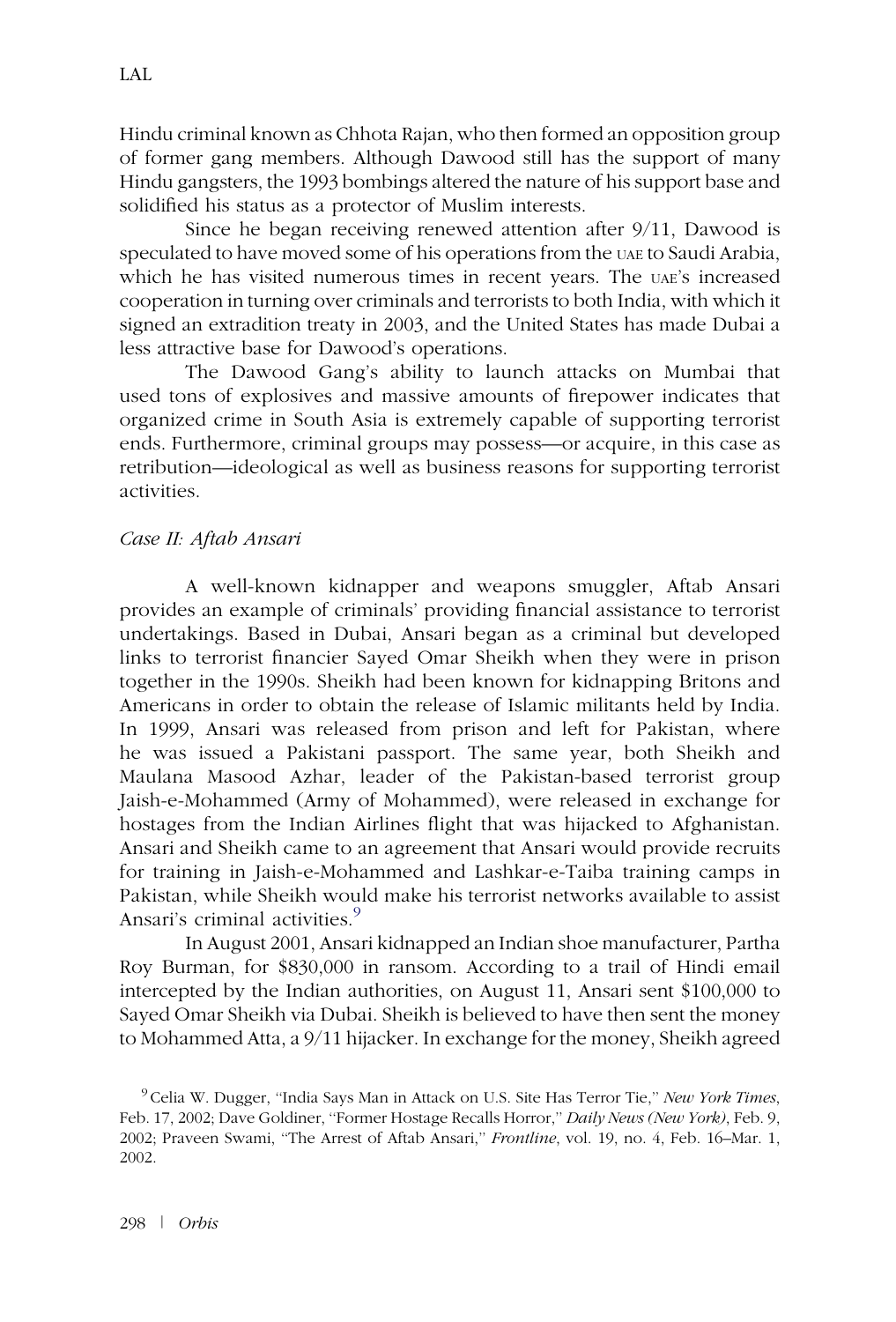to give training and weapons to the kidnappers. Later, Sayed Omar Sheikh and Ansari continued to cooperate, conducting the attack on the American Center in Calcutta in January 2002.10 Sheikh was also believed to be involved, along with Khalid Shaikh Mohammed, in the Daniel Pearl kidnapping and execution. In February 2002, Ansari was arrested in Dubai and admitted to funding terrorism through kidnap for ransom, drugs, and arms. He also admitted ties to Sayed Omar Sheikh.

The case of Aftab Ansari suggests that individuals involved in organized crime activities may adopt or be converted to the ideological leanings of terrorists through prison contact and other association. In addition, his intent and ability to transfer funds in support of the 9/11 hijacking indicates the international reach and efficiency of these operations. The linkages between organized crime and terrorist networks easily transcend the boundaries of the countries in which the networks are based.

### Case III: Purulia Arms-Drop Case

The Purulia arms-drop case illustrates the vast scale of organized crime's support for terrorist activities. In December 1995, an Antonov-26 aircraft dropped more than 300 AK-47/56 rifles, 20,545 rounds of ammunition, Dragnov sniper weapons, rocket launchers, and night-vision devices into the village of Purulia in West Bengal, India. The Russian aircraft was bought from Latvia for \$2 million and chartered by a Hong Kong–based company, with the weapons picked up from Bulgaria.<sup>11</sup> The plane first flew to Pakistan and Bangladesh before entering India. The man suspected of leading the weapons deal is Danish; a number of British, Latvian, and Indian nationals were found guilty in the case. The weapons were ultimately being procured by a religious cult in India known as Anand Marg (Pathway to Bliss), to be used in political revolt against the ruling communist party in West Bengal. However, other than the Dane, the individuals involved in the weapons deal were not all followers of the religious group.

This case illustrates how organized crime can come to the assistance of a terrorist organization without sharing the organization's ideological beliefs or goals. Weapons dealers do not need to be ideologically allied with the terrorist groups they are assisting. In effect, terrorist groups are outsourcing many logistical and supply issues to affiliated organized crime networks. The result is an organization that may have more members of organized crime than committed terrorists involved.

 $^{10}$  Paul Watson and Sidhartha Barua, "Worlds of Extremism and Crime Collide in Indian Jail," Los Angeles Times, Feb. 8, 2002; ''Aftab Ansari Admits to Masterminding Kolkata Shootout,'' Rediff.com, Feb. 11, 2002; ''Fear of Ansari's Flight Prevails,'' The Statesman (India), Mar. 25,

2004. <sup>11</sup> Sanjiv Kumar Upadhyay, ''Crime in India,'' Work Product of the 116th International Training Course: Resource Material Series No. 58 (Tokyo: UNAFEI, December 2001), p. 197.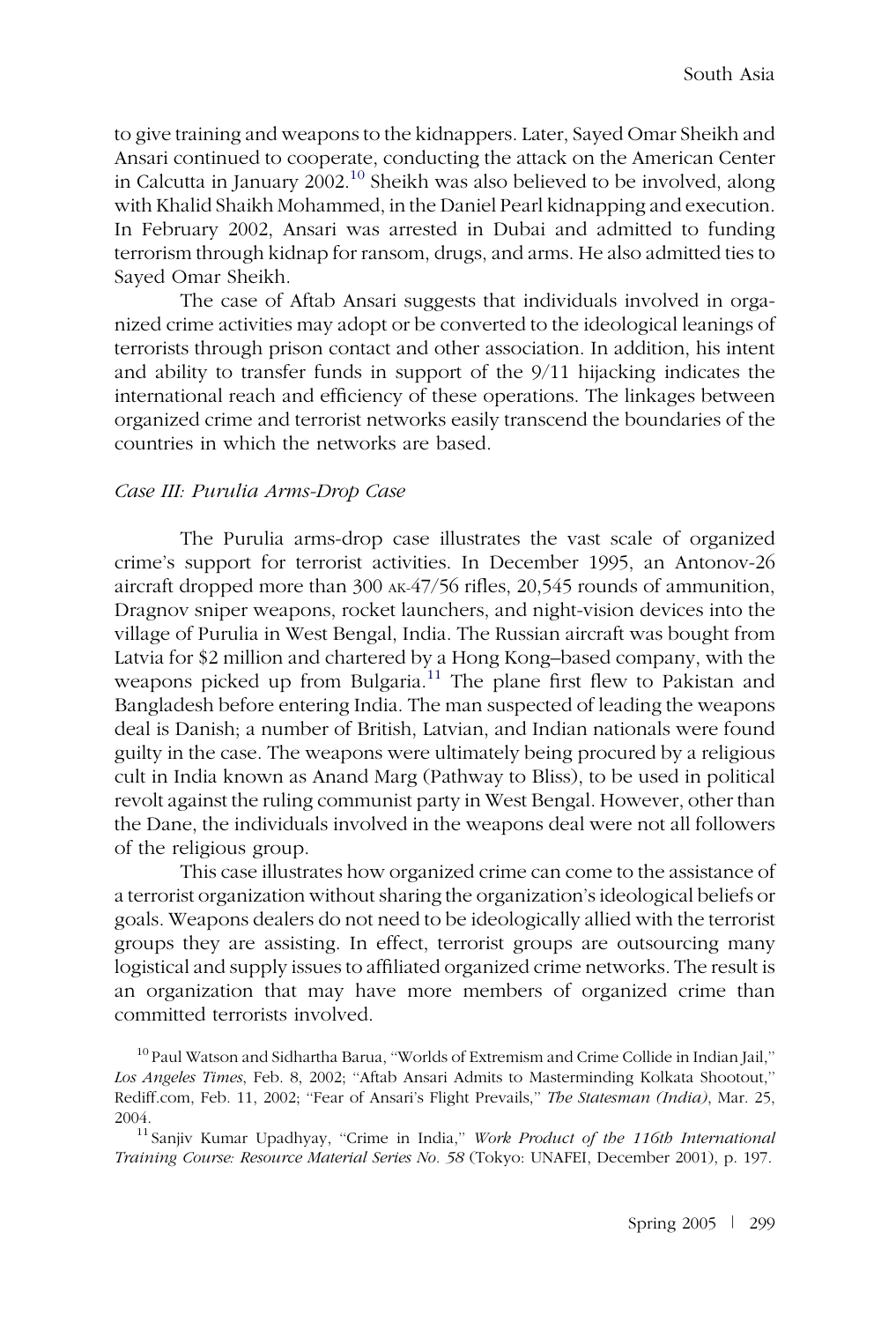### The Business of Terrorist Logistics

Joint criminal and terrorist enterprises in South Asia are supported by a variety of businesses. The illegal investments of organized crime networks provide profits for the criminal organizations, as well as funding for terrorists' weaponry and training. The criminal interests in arms and ammunition trafficking are of particular concern. Criminal groups involved in selling weapons may be particularly likely to cooperate with terrorists. Other criminal groups—those that provide prostitution or organs, for instance—often are in the business of providing illicit goods to consumers who may not otherwise be criminals. However, some of the proceeds from these businesses may be diverted toward supporting terrorist groups, as even these criminal arenas are dominated by large multinational criminal enterprises.

Small arms are brought into South Asia from the West, through Afghanistan and Pakistan, and from the east, originating in China. A large quantity of small arms entered South Asia with the advent of the war in Afghanistan in the 1980s, and more arms were brought in with the most recent conflict in the country.<sup>12</sup> The  $AK-47$  and  $AK-57$  have been popular weapons for their ease of use, low cost, and ready availability.<sup>13</sup>

Much of the trafficking of narcotics and other illegal drugs in Asia traverses South Asia, which is conveniently located between the Southeast Asian ''Golden Triangle'' (Burma, Laos, and Thailand) and the Golden Crescent of Afghanistan-Pakistan-Iran. Traffickers send narcotics from Afghanistan to Pakistan and through south India to the ocean and on to destinations in Europe and Russia. Despite Islamabad's efforts, Pakistani traffickers also play an important role in financing and organizing the heroin produced in Afghanistan. Heroin and other drugs are being transferred from Southeast Asia and Myanmar through India to points west.

In addition, India is the world's largest legal producer of opium for pharmaceutical purposes. A small part of this licit production is diverted to be sold abroad illegally by organized crime, although the majority of diverted opium is used locally.14 Various terrorist and extremist groups have been able to profit directly from this illicit trade in substances, using the profits from drug sales for the purchase of weapons. Militants in Afghanistan have long relied upon drug profits to fund weapons procurement and for general support, as do the Liberation Tigers of Tamil Eelam in Sri Lanka and various insurgent groups in India's northeast.

The construction and real estate industries form another extremely profitable business venture for organized crime groups. The crime syndicates

 $12$  See James D. Medler, "Afghan Heroin: Terrain, Tradition, and Turmoil," in this issue of

Orbis.<br><sup>13</sup> Author interviews with senior Indian officials, New Delhi, Dec. 2003.<br><sup>14</sup> UN *Report of the International Narcotics Control Board for 2003*, pp. 61–65.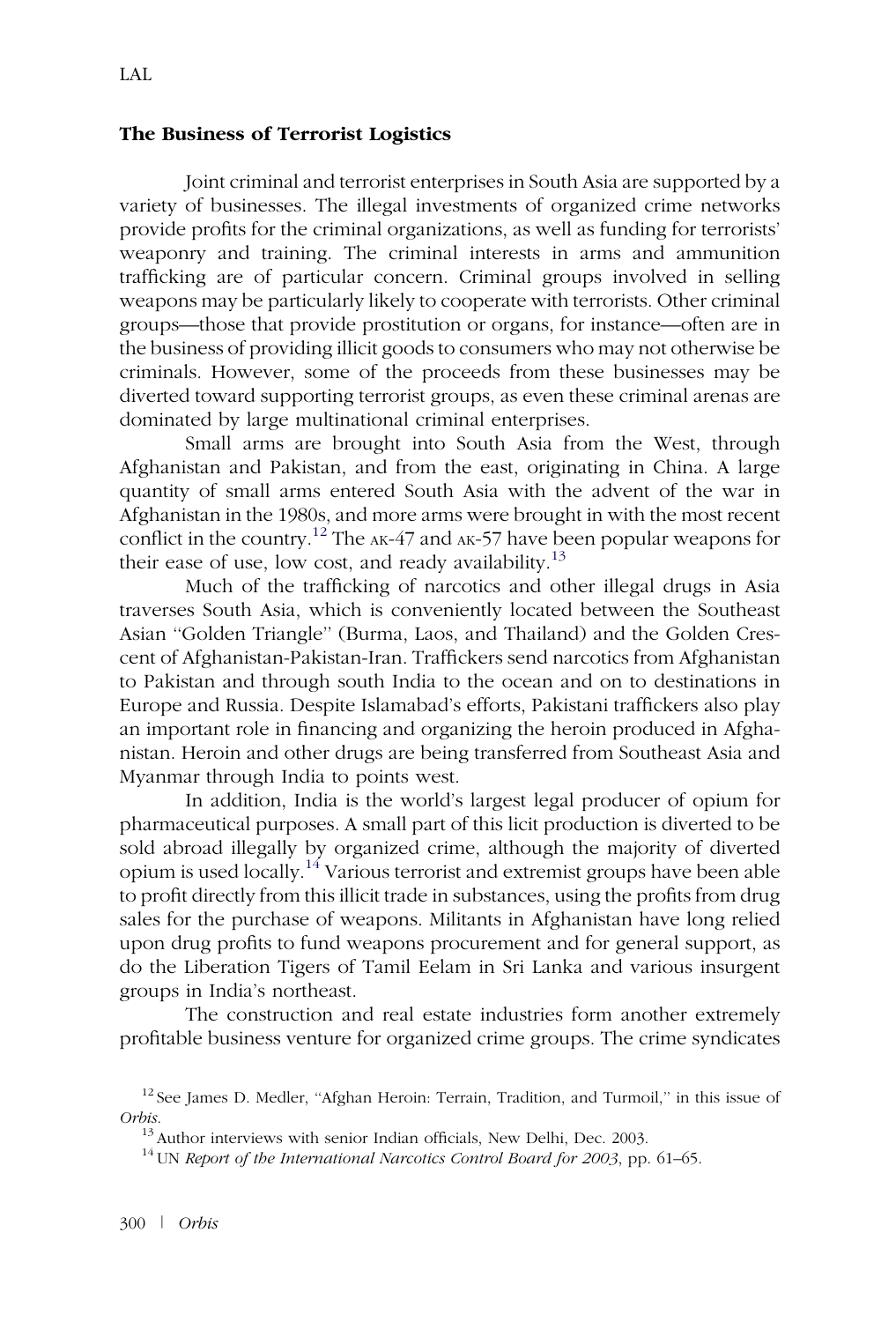have played a role in forcibly vacating properties, settling property disputes, and providing loans and protection against other gangs. The Dawood syndicate, for example, launders vast quantities of money by purchasing old buildings and converting them into multiplex shopping centers. A dozen of Dawood's properties in India were confiscated after he absconded in the wake of the 1993 Mumbai bombings. However, he is known to hold many more under others' names. He also owns shopping plazas, hotels, and other real estate in Pakistan, is believed to have large interests in the Pakistan stock market, and is thought to have multiple hotels and businesses in Dubai. In 2003–04, members of the Dawood Gang and several Mumbai civic officials were arrested in India for assisting in the gang's plan to construct a shopping centers on government land opposite the office of the Mumbai police commissioner.<sup>15</sup>

The syndicates have also profited from ''Bollywood,'' India's center of movie production in Bombay. Bollywood is the largest film industry in the world, producing movies that are popular across Asia, the Middle East, and Africa, and increasingly in Western countries as well.<sup>16</sup> However, this extremely profitable industry has proven to be a target for the criminal underworld. Syndicates have provided financing for films over the years and engaged in extortion. Criminals have also played a role in recovering money for financiers from producers after the failure of films at the box office. As a result, there have been several high-profile killings of Bollywood personalities, including music producer Gulshan Kumar and film producer Mukesh Duggal, both in 1997.

Prostitution in South Asia is dominated by the criminal syndicates, and the numbers of prostitutes in or trafficked from the region runs into millions. Prostitutes are smuggled into India from Nepal and Bangladesh. An unknown but large number of young girls are sent and sold to Arab countries each year, and small boys are also sold to the Arab states as camel racers. Dubai remains a popular destination and transfer point for the prostitution organized by South Asian criminal networks. The smuggling routes used for the illegal trafficking of humans could easily be used effectively as routes for terror groups.

The criminal syndicates and terrorist networks also benefit from conducting hawala transactions. Hawala arose from the weakness of the banking system, particularly in rural areas, and is based upon trust. Hawala exchange is common throughout South Asia and the Middle East, and it is not exclusive to Muslim communities. The Dawood and Chhota Rajan Gangs dominate the *hawala* network to and from India. The scale of *hawala* transfers is unknown, as these transactions cannot be traced easily. As a result, *hawala* has been useful for transmitting illegal proceeds from criminal activity and

<sup>&</sup>lt;sup>15</sup> "Mumbai Civic Body Officials Arrested in Mafia Probe," Indo-Asian News Service, Jan. 27, 2004.

<sup>&</sup>lt;sup>16</sup> Sumathi Bala, "The Empire Strikes Back: Could Bollywood Be Bigger than Hollywood?" Financial Times, Aug. 28, 2004.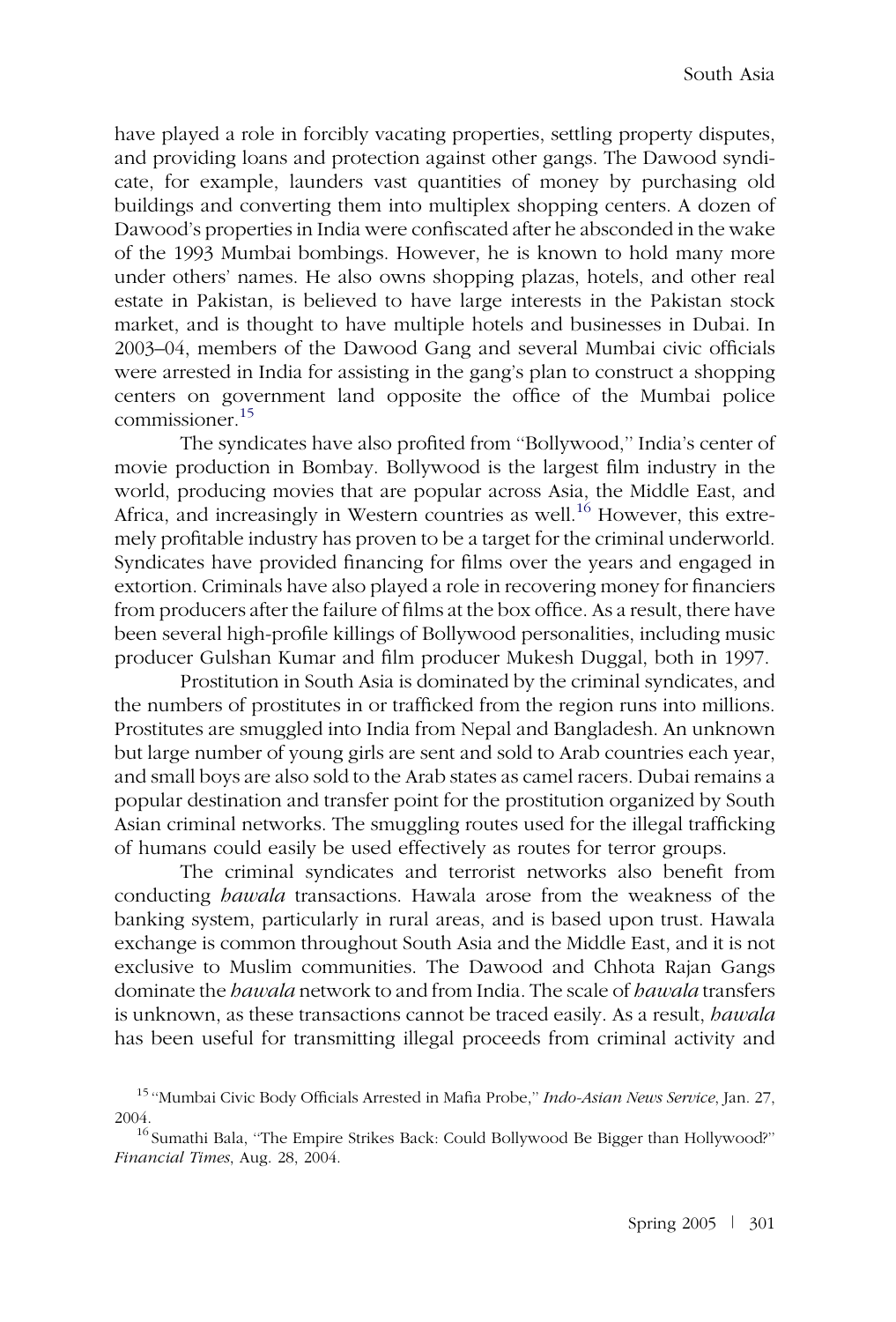terrorist groups. Since 9/11, hawala has come under intense scrutiny for the role it plays in the funding of terrorist groups.

The cataclysmic tsunami that destroyed communities across South and Southeast Asia on December 26, 2004, is a factor that could allow organized crime to benefit from the chaos. Orphaned children and widowed women are particularly susceptible to human trafficking by criminal syndicates. In addition, relief aid, if not well monitored, could face hoarding for sale by criminal elements. Restoring law and order as soon as possible to the affected areas and accounting for susceptible persons is critical to denying syndicates these opportunities.

# Policy Implications

The boundaries between organized crime and terrorist groups in South Asia are blurring. Some of the connections between the two are primarily tactical, but some of the blurring is longer term. Various members of South Asian criminal syndicates have come to adopt the ideologies or religious (especially Islamist) fervor of terrorists. And entire gangs, such as the Dawood Gang, have adopted ethnic or ideological motives, especially in reaction to sharpening ethnic tensions or particular attacks on the Muslim community.

Improving judicial systems and ensuring more fair outcomes are critically important, and Pakistan will require far more sweeping reforms than India will. The Indian government would benefit from law enforcement training, anti-corruption initiatives, and streamlined judicial procedures. By contrast, Pakistan must undertake fundamental political and judicial reforms.

Pakistan. Pakistan needs to strengthen its constitution and agencies against high-level corruption. Its centralized, authoritarian system does not allow for effective implementation of the rule of law, and, as the A. Q. Khan nuclear sales case demonstrates, it may permit collusion between high-level government officials and crime or terrorist groups. Appropriate agencies may not be able to exert authority in cases involving people with high-level connections. Past and perhaps continuing support from Pakistan's intelligence directorate or army of militant groups provides semi-legal cover for operatives working for terrorist and criminal organizations. Until the judiciary is able to work independently, it will be difficult for Pakistan to root out criminal and terror groups operating there. Reforms should focus on isolating the judiciary from political influences. In recent years, President Musharraf was able to easily implement changes to the country's constitution in order to validate his presidency, thus setting a precedent for further political manipulation of the legal system. This type of interference should be protested by the international community. The United States provides some equipment, supplies, and training to Pakistan's law enforcement agencies for combating the narcotics trade, and surveillance equipment, communications equipment, vehicles, and aircraft to improve border security. However,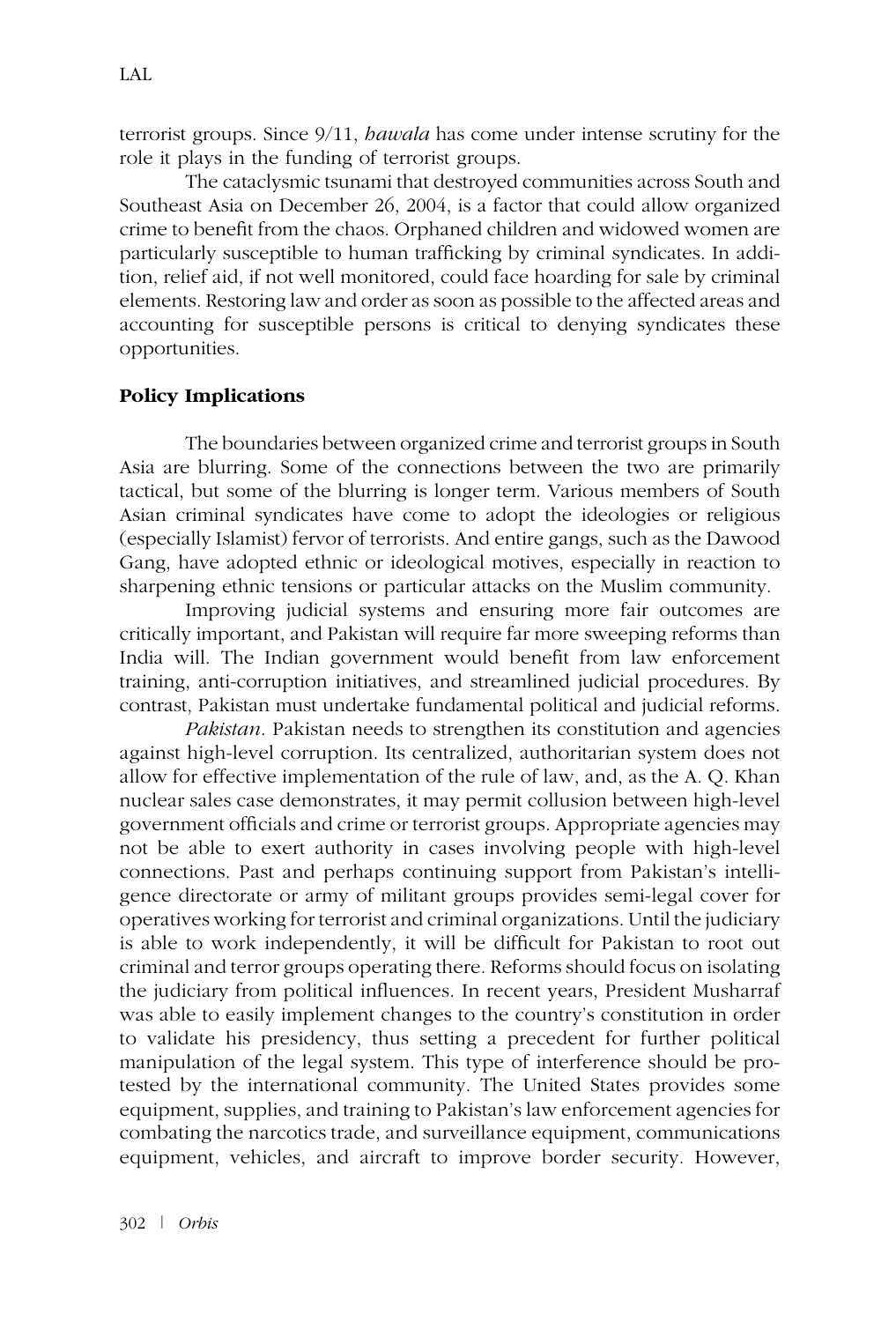without fundamental changes to the political system, these tactical measures will be of limited effectiveness.

India. The Indian judicial system also needs assistance and restructuring to counter the strength of these criminal syndicates. Bail is too easily available, and the pressuring of witnesses is all too common. Moreover, the criminals sometimes receive protection from politicians, bureaucrats, law enforcement agencies, and the judiciary, who may fear reprisal or reap benefits from these corrupt connections. Moreover, both Hindu nationalist parties and radical Muslim organizations contract the services of gangs and criminals for starting riots and political assassinations.

To reduce political corruption, the Indian government needs to provide access to information under the control of public authorities and increase transparency. Although transparency and freedom of information are guaranteed by the Indian constitution, the 2002 Freedom of Information Act has not yet been put into force by the central government. Its implementation would provide citizens a powerful tool against corruption.

More effective legislation is also critical for bringing criminals to trial. In 1999, the government of Maharashtra took initiative against Mumbai syndicates by passing the Maharashtra Control of Organized Crime Act, which enabled authorities to expedite prosecution of organized crime cases. Given the pervasiveness of corruption in the criminal law system, implementation of a law similar to the U.S. Racketeer Influenced and Corrupt Organizations Act (RICO) may also be required. In the United States, citizens who have been harmed financially or otherwise by organized crime activity are empowered to file a civil suit under RICO. Successful suits award the individual three times the amount of damages, as well as their attorneys' fees and costs. This act dramatically increased the number of claims that could be brought against organized crime groups, and it enabled citizens to take initiative in combating crime.<sup>17</sup>

U.S. law enforcement training and assistance could also strengthen the Indian judicial system and law enforcement. The United States already provides some assistance for improving customs enforcement, the narcotics intelligence infrastructure, and laboratory facilities. Expanded assistance for equipment procurement and training in investigation techniques and presenting evidence in court could be further areas of cooperation.

Terrorist groups will continue to operate as long as they can acquire from criminal groups the needed weaponry, financing, and personnel. Closing

 $17$  RICO has been an effective tool against organized crime in the U.S. However, it has also engendered a debate over how the 1970 Act, Title 18 U.S.C. §1961 et seq., which was intended to be applied to the Mafia, actually is more often used against regular corporations and individuals, given the Supreme Court's broad definition (in U.S. v. Turkette, 452 U.S. 576 (1981)) of the word ''enterprise'' in Congress's legislation. See e.g. ''How Long Can You Go (Down the Ladder): The Vertical Reach of RICO,'' John Marshall Law Review, Fall 2003. A version of RICO that clearly and directly addresses organized crime may be more appropriate in the South Asian context.